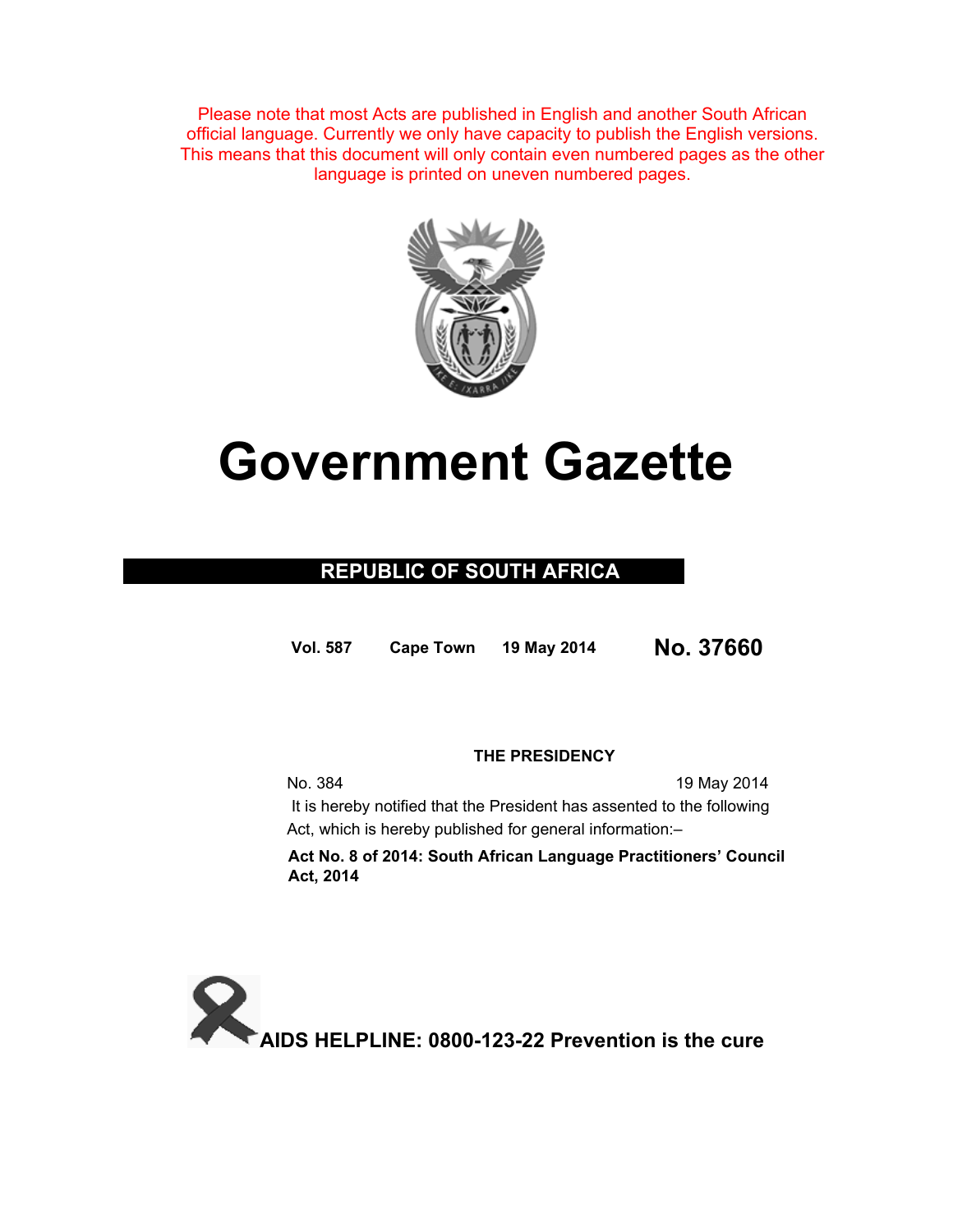*(English text signed by the President) (Assented to 16 May 2014)*

## **ACT**

**To provide for the establishment of the South African Language Practitioners' Council; to provide for the objects, powers, duties and functions of the Council; to determine the manner in which the Council is to be managed, governed, staffed and financed; to regulate the training of language practitioners; to provide for control of the accreditation and registration of language practitioners; and to provide for matters connected therewith.**



#### **ARRANGEMENT OF SECTIONS**

*Sections*

#### **CHAPTER 1**

5

#### **DEFINITIONS AND APPLICATION**

- 1. Definitions<br>2 Application
- Application of Act

#### **CHAPTER 2**

#### **SOUTH AFRICAN LANGUAGE PRACTITIONERS' COUNCIL** 10

- 3. Establishment of South African Language Practitioners' Council
- 4. Objects of Council
- 5. Functions of Council

#### **CHAPTER 3**

#### **BOARD OF COUNCIL**

- 6. Composition and dissolution of Board
- 7. Disqualification from membership of Board
- 8. Declaration of financial or other interests of members
- 9. Term of office and re-appointment of members
- 10. Vacancies, suspension, removal and resignation from office of members 20
- 11. Meetings and procedures at meetings of Board
- 12. Recusal of member from meetings and proceedings of Board
- 13. Remuneration of members
- 14. Establishment of committees to assist Board
- 15. Co-opting of persons to, or committees of, Board 25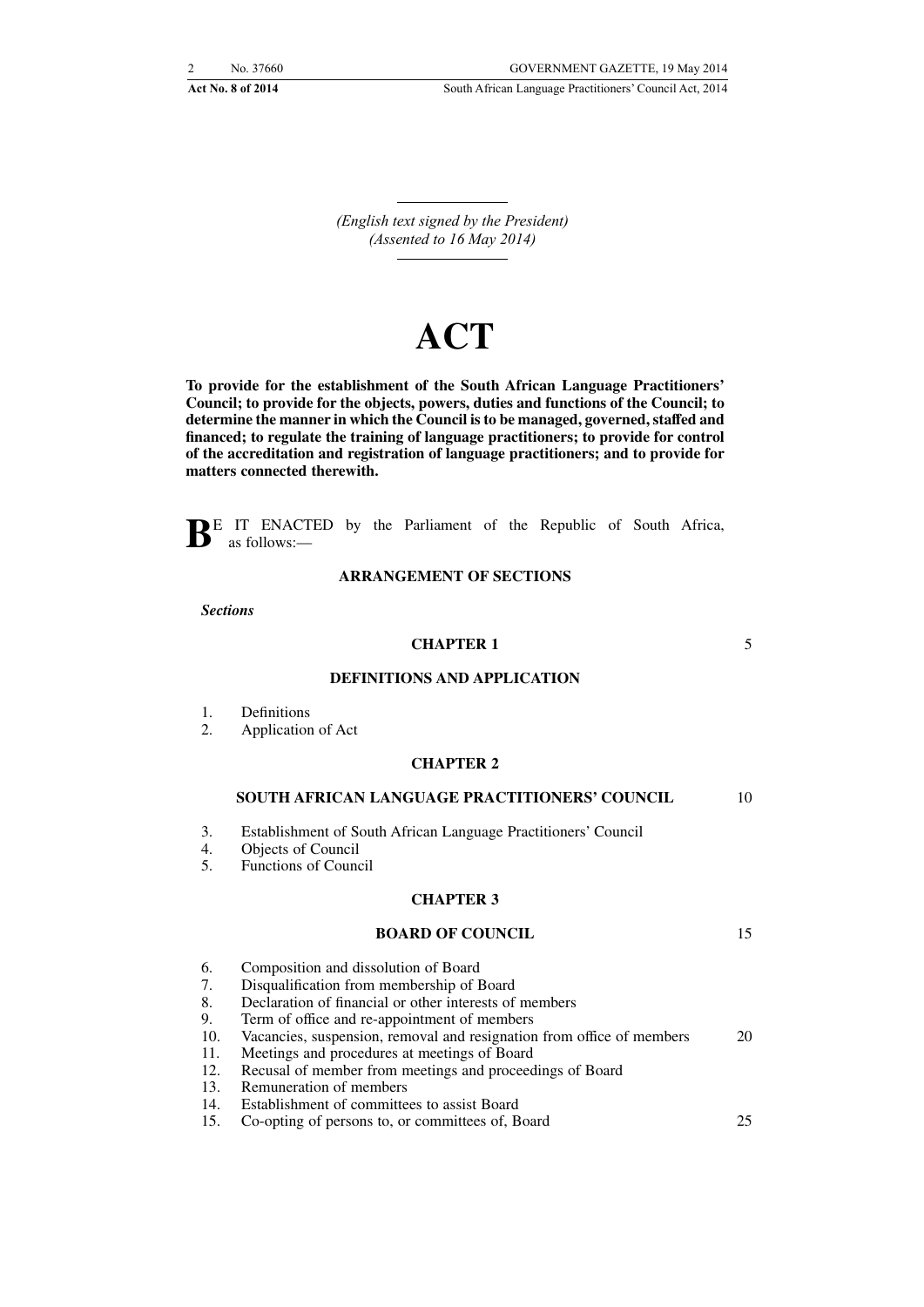#### 4

#### **CHAPTER 4**

#### **CHIEF EXECUTIVE OFFICER AND STAFF OF COUNCIL**

- 16. Appointment of chief executive officer<br>17. Functions of chief executive officer
- Functions of chief executive officer

18. Resignation and removal from office of chief executive officer 19. Staff of Council

**Staff of Council** 

#### **CHAPTER 5**

#### **CODE OF CONDUCT FOR LANGUAGE PRACTITIONERS AND POLICY DIRECTIVES**

20. Code of conduct for language practitioners

10

5

#### **CHAPTER 6**

#### **ACCREDITATION BY COUNCIL**

- 21. Application for accreditation<br>22. Accreditation certificates
- Accreditation certificates

#### **CHAPTER 7**

#### **FUNDING AND FINANCIAL MANAGEMENT OF COUNCIL**

- 23. Funds of Council
- 24. Financial management
- 25. Audit and annual report

#### **CHAPTER 8**

20

15

#### **KEEPING OF REGISTERS, REMOVAL AND RESTORATION TO REGISTER AND ANCILLARY MATTERS**

- 26. Keeping of registers<br>27. Removal of name free 27. Removal of name from, and restoration to, register 28. Effect of suspension or removal from register Effect of suspension or removal from register 29. Right to appeal 25
- 30. Custody and publication of registers
- 31. Register as proof
- 32. Issue of duplicate registration certificate, certificate of status, extract from register or certificate by registrar 30
- 33. Qualifications and experience prescribed for registration<br>34. Levying of annual fees on accredited and registered pers
- Levying of annual fees on accredited and registered persons

#### **CHAPTER 9**

#### **GENERAL PROVISIONS**

| 35. | Security of confidential information held by Council | 35 |
|-----|------------------------------------------------------|----|
|     | 36. Dissolution of Council                           |    |
|     | 37. Use of name of Council                           |    |
|     | 38. Delegations                                      |    |
|     | 39. Offences                                         |    |
|     | 40. Penalties                                        | 40 |
|     | 41. Regulations                                      |    |
|     | 42. Transitional provisions                          |    |
|     | 43. Short title and commencement                     |    |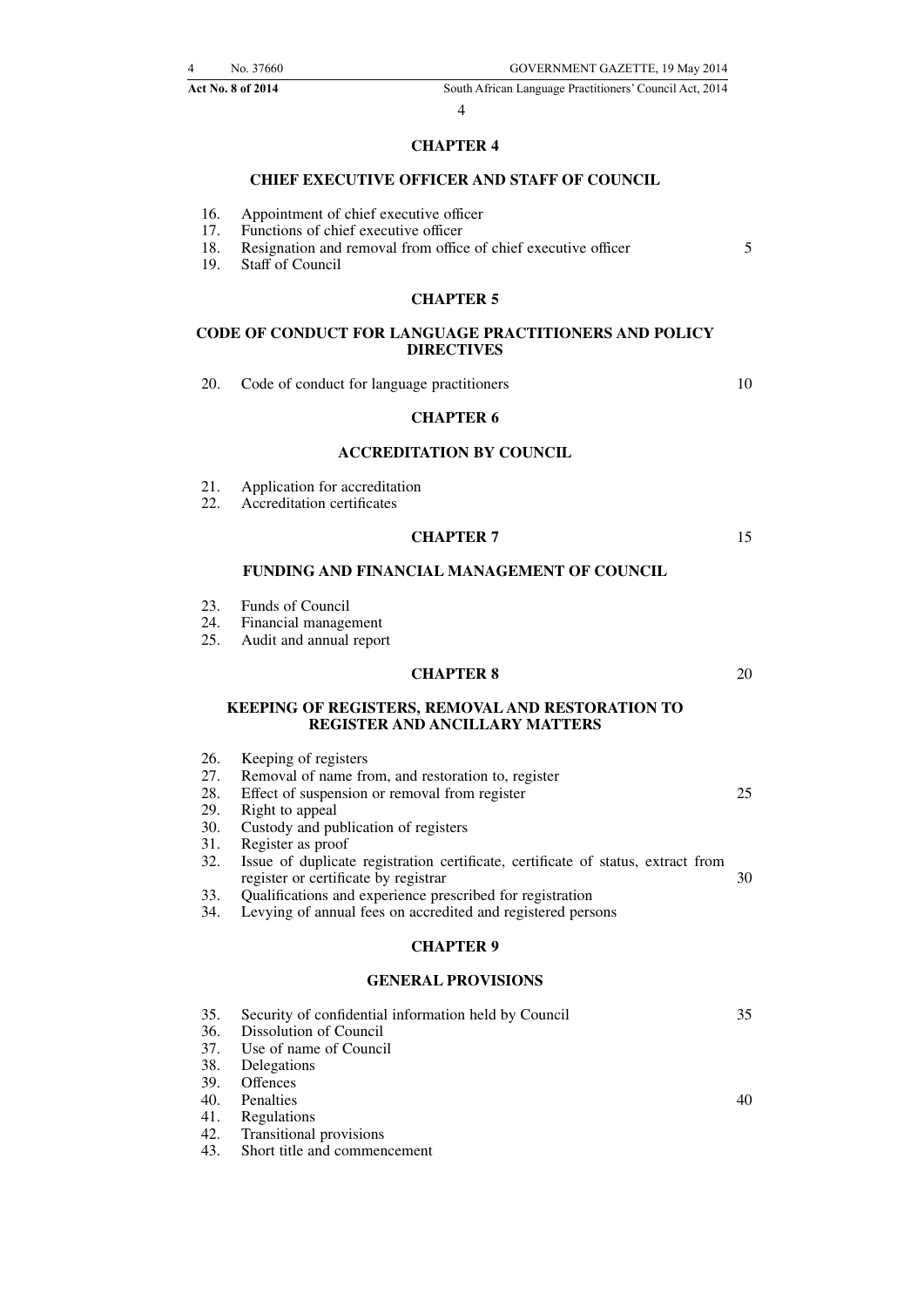#### **CHAPTER 1**

#### **DEFINITIONS AND APPLICATION**

#### **Definitions**

**1.** In this Act, unless the context otherwise indicates—

**''accreditation''** means the certification, usually for a particular period of time, in respect of individuals, as having the capacity to fulfill a language function as prescribed in the quality assurance system set up by the South African Language Practitioners' Council in terms of this Act; 5

**''Board''** means the Board of the Council appointed in terms of section 6;

**"chief executive officer"** means the chief executive officer appointed in terms of 10 section 16;

**''Council''** means the South African Language Practitioners' Council established in terms of section 3;

**''Council for Higher Education''** means the independent statutory body responsible for advising the Minister on all higher education policy issues, and for 15 quality assurance;

**''Department''** means the Department in the National Government responsible for language matters;

"interpreter" means a person who transposes an utterance from a source language to a target language in spoken or signed form;

"interpreting" means the act of transposing an utterance from a source language to a target language in spoken or signed form;

**''language practitioner''** means a paid occupation which involves the work that is done by language practitioners including, but not limited to translators, interpreters, language planners, terminologists, lexicographers, text editors and any other 25 person conducting language related work, registered as such under this Act;

**''language profession''** means work related to such fields as language editing, translation, terminology, lexicography, or any other work related to language; **''lexicographer''** means a person who engages in the practice of compiling dictionaries;

**''lexicography''** means the practice of compiling dictionaries;

"member"<sup></sup> means a member of the Board of the Council;

**''Minister''** means the Minister responsible for language matters;

"Parliament" means the National Assembly and the National Council of Provinces referred to in section 42 of the Constitution of the Republic of South 35 Africa, 1996;

**''prescribe''** means prescribe by regulation under this Act and;

**''prescribed''** has a corresponding meaning;

**''Public Finance Management Act''** means the Public Finance Management Act, 1999 (Act No. 1 of 1999);

40

20

30

**''qualification''** means a duly accredited degree, diploma or certificate awarded after examination by a registered training institution to a person's proficiency in a particular subject;

''**register''**, when used as a noun, means a register kept in accordance with the provisions of this Act, and when used in relation to any class or a member of any 45 class of persons in respect of which a register is kept, means the register kept for that class;

**''registrar''** means the person responsible for registration of language practitioners and appointed by the chief executive officer in terms of section 19;

"registration" means the act of registering, after compliance with the accredita- 50 tion process prescribed by the Council;

**''regulation''** means any regulation made under this Act;

**''rule''** means any rule made under this Act;

**''South African Qualifications Authority''** means the South African Qualifications Authority contemplated in Chapter 4 of the National Qualifications 55Framework Act, 2008 (Act No. 67 of 2008);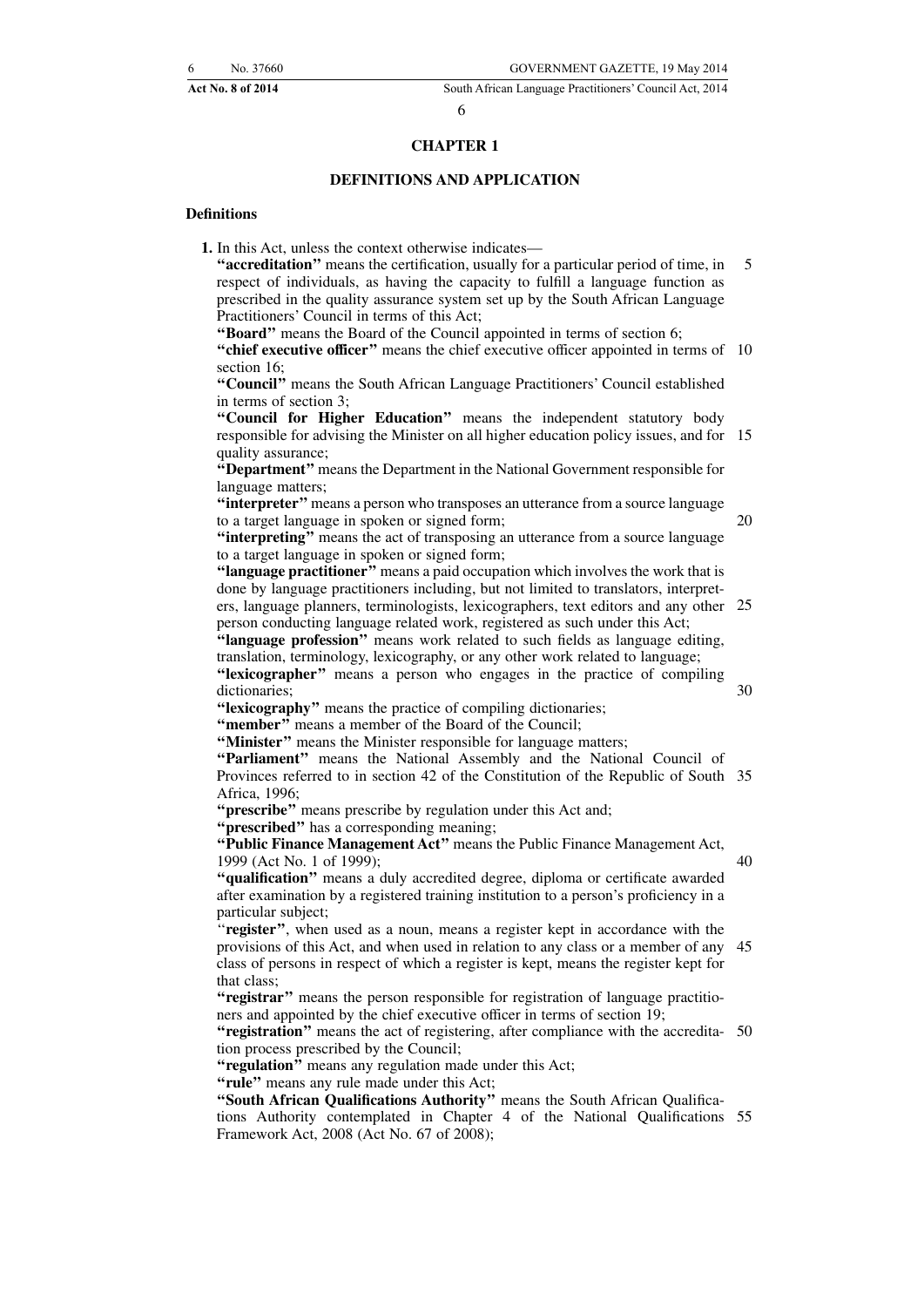8

**''terminologist''** means a person who collects terms and related terminological data from technical text, conducts research on the meaning of terms, and manipulates the data by using and applying terminological methods and principles to comply with the needs of particular target users;

**''terminology''** means the technical vocabulary of a particular subject field or domain, characterised by the restricted and standardised meaning of the terms as the linguistic designations of the specialised concepts of the particular subject field or domain; 5

**''text editor''** means a person who effects corrections of language and style in written texts, or recorded signed texts;

**''this Act''** includes the regulations and rules made under this Act;

**''translation''** means the act of transposing a written, spoken or signed text from a source language to a target language; and

**''translator''** means a person who transposes a written, spoken or signed text from a source language to a target language.

#### **Application of Act**

**2.** This Act applies to all language practitioners within the Republic of South Africa.

#### **CHAPTER 2**

#### **SOUTH AFRICAN LANGUAGE PRACTITIONERS' COUNCIL**

#### **Establishment of South African Language Practitioners' Council**

**3.** (1) There is hereby established a juristic person for the protection and promotion of language practice in the Republic to be known as the South African Language Practitioners' Council.

(2) The Council is a National Public Entity subject to the Public Finance Management Act. 25

#### **Objects of Council**

**4.** The objects of the Council are to—

- *(a)* promote and protect the language practice in the Republic;
- *(b)* scrutinise particulars of people intending to register;
- *(c)* register people who are registrable by the Council;
- *(d)* accredit people who are accreditable by the Council;
- *(e)* develop, implement, revise and amend a code of conduct relating to the conduct of registered language practitioners;
- *(f)* protect language practitioners' professional interests;
- *(g)* protect the members of the public who make use of services provided by 35 language practitioners;
- *(h)* regulate the provision of language service to members of the public;
- *(i)* provide and encourage the provision of opportunities for persons, especially from indigenous communities, to enter and participate in the language practice in the Republic;
- *(j)* contribute to an enabling environment for job creation in the language practice in the Republic; and
- *(k)* advise the Minister on matters affecting the language profession.

#### **Functions of Council**

- **5.** (1) The Council must—
	- *(a)* administer funds appropriated by an Act of Parliament;
	- *(b)* initiate and administer funding from sources other than that appropriated by an Act of Parliament;

45

40

10

15

20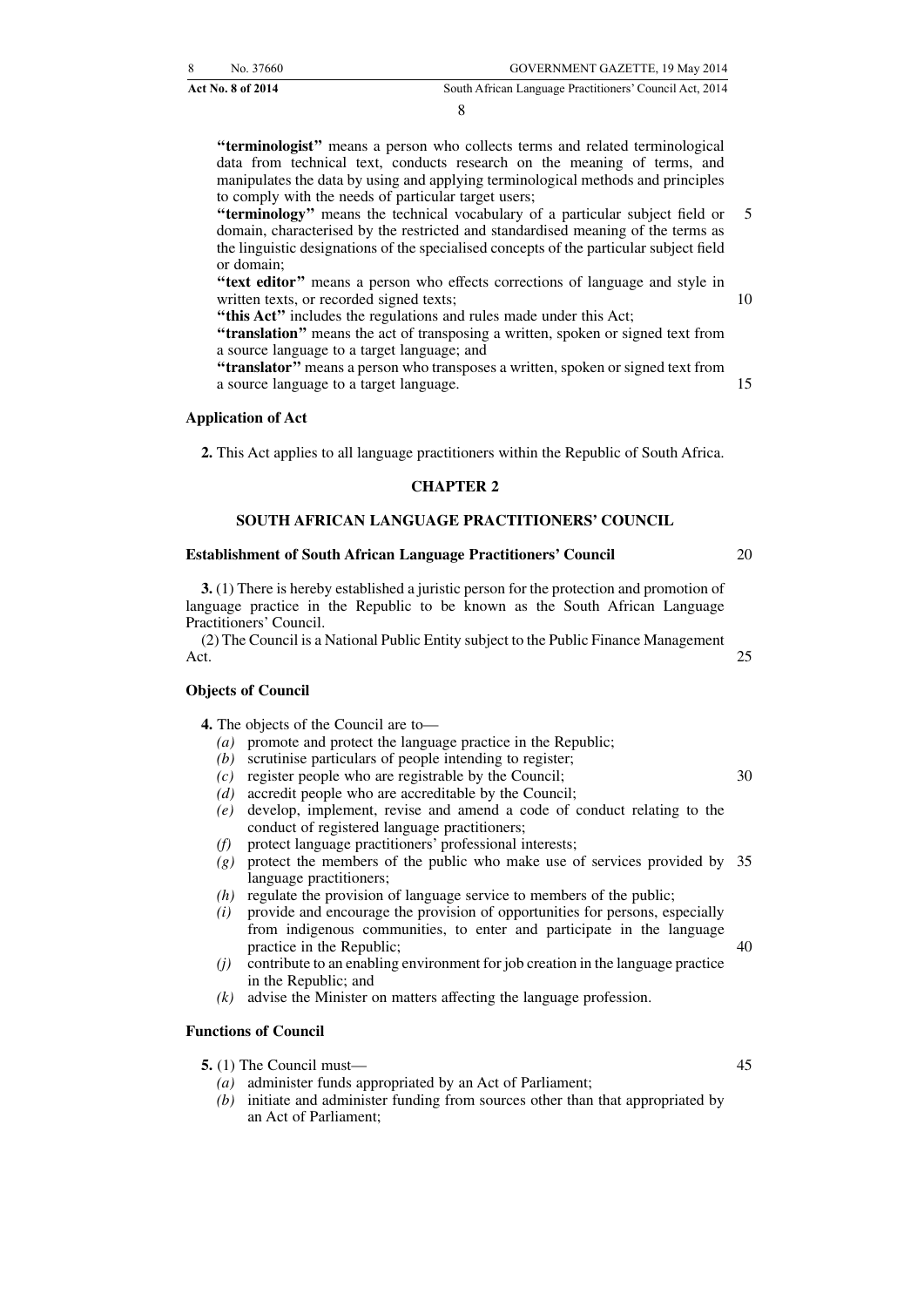- *(c)* consult and liaise with—
	- (i) the South African Qualifications Authority in respect of the establishment of an Education and Training Quality Assurance in terms of the National Qualifications Framework Act, 2008 (Act No. 67 of 2008);
	- (ii) the Department in respect of language matters;
	- (iii) the Council for Higher Education, in terms of the National Qualifications Framework Act, 2008 (Act No. 67 of 2008), in respect of specific training courses or programmes;
	- (iv) the National Skills Authority established in terms of the Skills Development Act, 1998 (Act No. 97 of 1998), in respect of skills 10 development; and
	- (v) organised language professional bodies;
- *(d)* promote liaison among language practitioners;
- *(e)* promote liaison and coordination in the field of training and accreditation pertaining to language professionalisation, both in the Republic and else-15 where, and to promote the standards of such training in the Republic;
- *(f)* analyse and prioritise education and training needs in the language profession and make recommendations on the provision of such education and training;
- *(g)* recognise accreditation of voluntary associations that are in the language profession;
- *(h)* levy and recover fees from registered persons;
- *(i)* grant, refuse, ratify and withdraw accreditation;
- *(j)* determine strategic policy, and make decisions in terms thereof, with regard to the Council and the registered professions, for matters such as finance, education, registration, accreditation, ethics and standards of professional 25 conduct, disciplinary procedure, scope of the professions, professional matters and maintenance and development of professional competence;
- *(k)* coordinate the activities of the Council established in terms of this Act;
- *(l)* propose levels of competency testing and qualifications;
- (*m*) monitor and audit achievements in terms of those prescribed standards and 30 qualifications without itself being the provider of education and training;
- *(n)* keep a record of registered language practitioners;
- *(o)* devise a manner of application for registration and consider applications for registration;
- *(p)* develop and implement the national system of registration for professional 35 language practitioners;
- *(q)* develop and implement a framework for the accreditation of language practitioners at all levels;
- *(r)* develop, implement, enforce and revise the professional code of conduct governing the conduct of all registered language practitioners; 40
- *(s)* perform any other developmental function relating to the provision of language services that may be required by the Minister;
- *(t)* perform any other function aimed at the development of language professionals;
- *(u)* perform any other function necessary to attain the objectives of this Act; and 45 *(v)* develop, implement, enforce and review the code of conduct of all registered
- and accredited language professionals.

(2) The Council may advise the Minister on—

- *(a)* accreditation and competency levels in the language profession to improve the provision and the quality of services rendered by language practitioners, 50 through adequate education and training;
- *(b)* standards, competency testing and accreditation in the language profession;
- *(c)* relevant international standards; and
- *(d)* any matter falling within the scope of this Act.

(3) In order to promote uniformity and cooperation by all organs of state on matters 55 relating to the language practice, the Council must—

- *(a)* at least twice a year, convene meetings between organs of state that have an interest in any matter related to the language practice;
- *(b)* act as a link between organs of state and stakeholders in the language practice in the Republic; and 60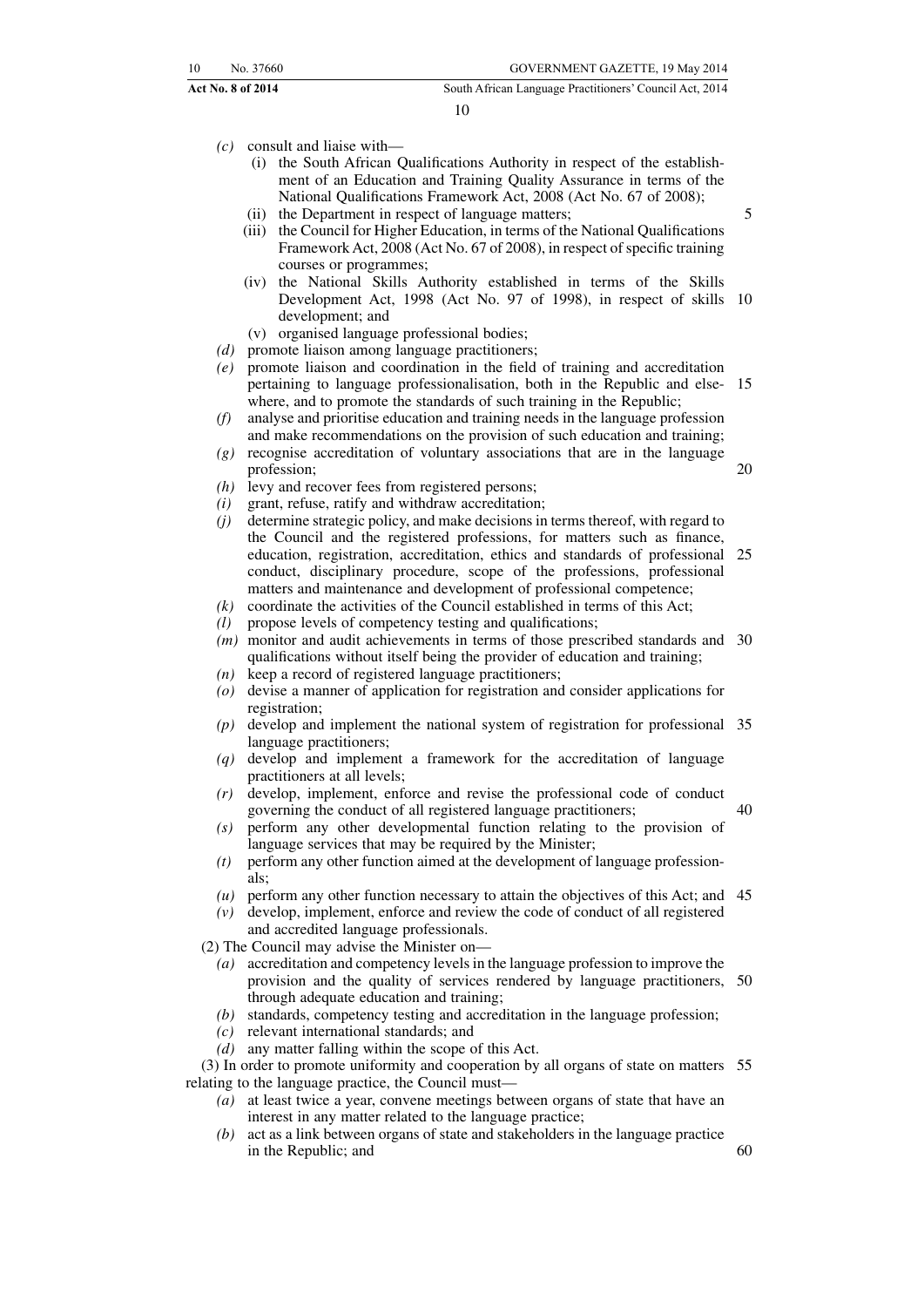*(c)* liaise and interact with an organisation, structure or body that has an interest in a matter related to the language practice.

(4) The Council may enter into agreements with any person with expert knowledge in a particular field so as to assist or advise the Council in connection with any matter relating to its objects, powers, duties and functions in terms of this Act.

#### **CHAPTER 3**

#### **BOARD OF COUNCIL**

#### **Composition and dissolution of Board**

**6.** (1) The Board consists of—

*(a)* at least eight, but not more than 12, members appointed by the Minister; and 10 *(b)* the chief executive officer as contemplated in section 16(5).

(2) The members must be fit and proper persons to serve the best interests of the Republic, collectively possessing—

*(a)* appropriate knowledge, experience and skills in the language practice, or

- *(b)* the following skills and expertise:
	- (i) Legal skills, experience and qualifications;
	- (ii) public finance management skills, experience and qualifications;
	- (iii) audit and risk management skills, experience and qualifications; and
	- (iv) communication skills, experience and qualifications.

(3) In appointing the members contemplated in subsection (1), the Minister must 20 ensure—

- *(a)* that historical imbalances are addressed; and
- *(b)* that a balance of interests is maintained between persons representing—
	- (i) Umalusi;
	- (ii) the Council for Higher Education;
	- (iii) the Pan South African Language Board;
	- (iv) the South African Qualifications Authority; and
	- (v) stakeholders in the language practice.

(4) The Minister must, in consultation with the Board designate—

- *(a)* one of the members as the chairperson of the Board; and
- *(b)* one of the members as the deputy chairperson of the Board.
- (5) The Minister must, by notice in the *Gazette* and at least two national newspapers, invite any interested party within the Republic to nominate candidates for appointment to the Board.
	- (6) The invitation for nominations must specify—
		- *(a)* the nomination procedure;
		- *(b)* the requirements for nominations; and
		- *(c)* the closing date for the nominations.

(7) The Minister must consider all nominations submitted in response to the notice, and may appoint a selection panel consisting of senior departmental officials, including 40 language practitioners, to review all the nominations and make recommendations to the Minister on the nominees.

(8) The Minister must, within 90 days after the appointment of members in terms of subsection (1), inform the Cabinet and Parliament of the names of the appointed members, including the term of their appointment.

(9) The Minister must cause the names of the persons appointed to the Board to be published in the *Gazette* and in at least two national newspapers, immediately after such persons have been notified, in writing, of their appointment to the Board.

(10) This section applies, with the necessary changes, to the filling of a vacancy on the Board.

(11) The Minister may dissolve the Board if he or she considers the Board to be disfunctional upon giving it a reasonable opportunity to make written representation on why it should not be dissolved.

45

50

5

15

25

30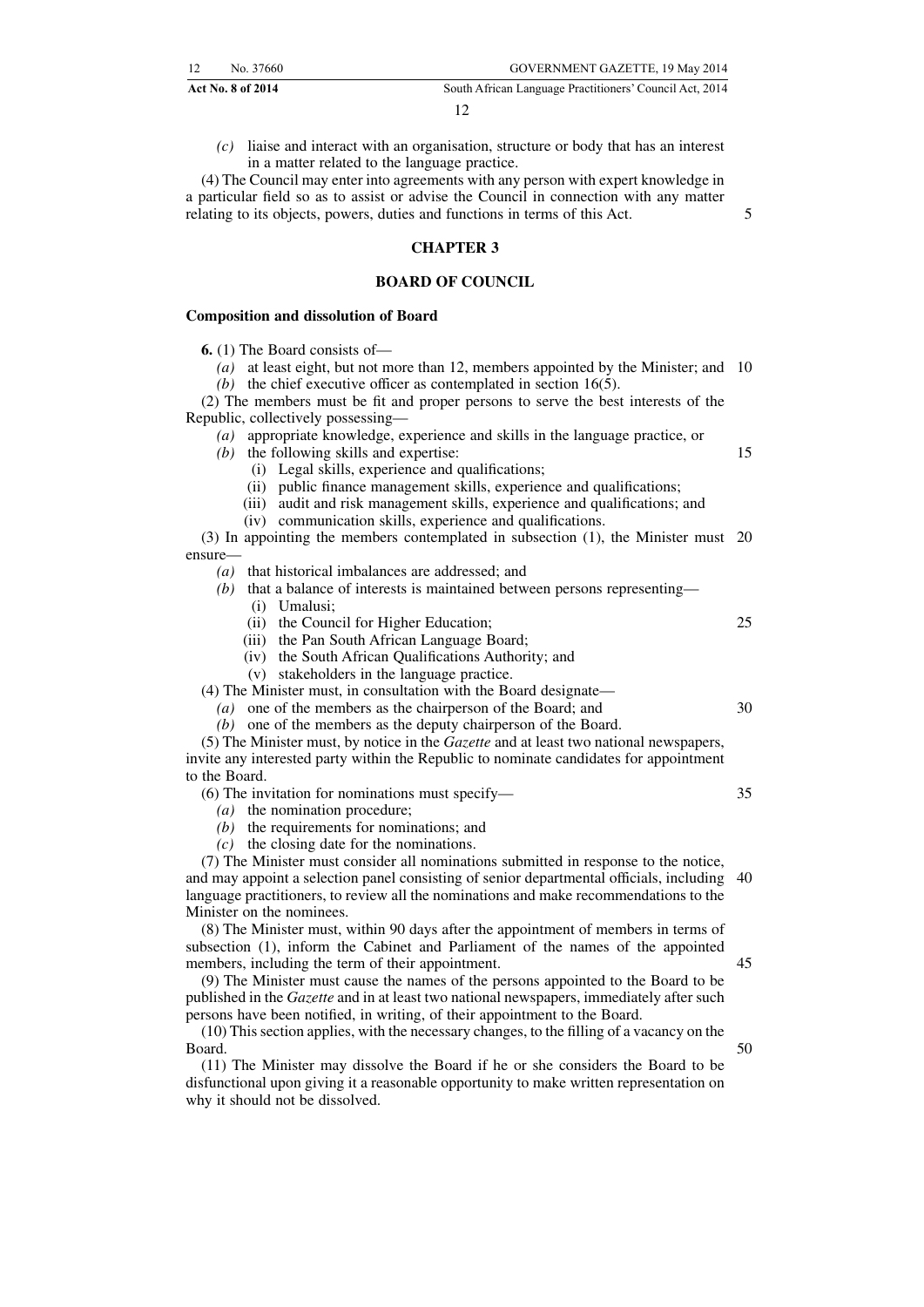|    | <b>Act No. 8 of 2014</b> | South African Language Practitioners' Council Act, 2014 |
|----|--------------------------|---------------------------------------------------------|
| 14 | No. 37660                | GOVERNMENT GAZETTE, 19 May 2014                         |

#### **Disqualification from membership of Board**

**7.** A person is disqualified from being appointed to the Board or from remaining a member if he or she—

- *(a)* is or becomes an unrehabilitated insolvent;
- *(b)* is or has been declared by a competent court to be of unsound mind;
- *(c)* is directly or indirectly interested in a contract with the Council and fails to declare his or her interest and the nature thereof in the manner required by this Act;
- *(d)* is a person under curatorship;
- *(e)* has at any time been removed from an office of trust on account of misconduct 10 involving theft or fraud;
- *(f)* has been convicted and sentenced to a term of imprisonment without the option of a fine, except that the Minister may, upon receipt of an affidavit disclosing full details of an offence by a person nominated for appointment, condone a conviction in a manner that is consistent with section  $106(1)(e)$  of 15 the Constitution of the Republic of South Africa, 1996: Provided that a disqualification in terms of this subsection ends five years after the sentence has been completed; or
- *(g)* fails to disclose an interest in accordance with section 8 or attended or participated in the proceedings of the Board while having an interest 20 contemplated in the said section.

#### **Declaration of financial or other interests of members**

**8.** (1) A person who has been nominated to serve on the Board in terms of section 6(6) must, within 10 days of being nominated, submit a written declaration to the Minister of all direct or indirect interests in a company and of other business interests.

25

35

40

5

(2) A failure by the nominee to disclose financial and other interests in terms of subsection (1) disqualifies such nominee in terms of section 7 from being appointed to the Board.

(3) A member must, upon assuming office and at the beginning of every financial year of the Council, submit a written declaration of his or her direct or indirect interest in a 30 company or other business interest.

(4) Where a member acquires an interest in a company, or other business interest, at any time during his or her tenure as a member of the Board, he or she must, within 10 days of the date of the acquisition of such an interest, submit a written declaration to the Minister of such an interest.

(5) Failure on the part of a member to disclose his or her interest as contemplated in subsections (3) and (4), constitutes justifiable reason for the termination of appointment of such member in terms of section 10(2).

(6) The Minister must keep an updated register of the interests of members disclosed in terms of this section.

#### **Term of office and re-appointment of members**

**9.** The persons appointed to the Board—

- *(a)* holds office for a period of five years or such lesser period as the Minister may determine; and
- *(b)* are, subject to section 6, eligible for re-appointment at the expiry of such 45 period: Provided that no person may be re-appointed after having served on the Board for a continuous period of 10 years.

#### **Vacancies, suspension, removal and resignation from office of members**

**10.** (1) A member must vacate office if he or she becomes subject to a disqualification contemplated in section 7. 50

(2) The Minister must, after having afforded a member the opportunity to state his or her case, at any time suspend, or terminate the term of office of such member if, in his or her opinion, there are justifiable and cogent reasons for doing so.

(3) A member must vacate office if he or she is absent, without a leave of absence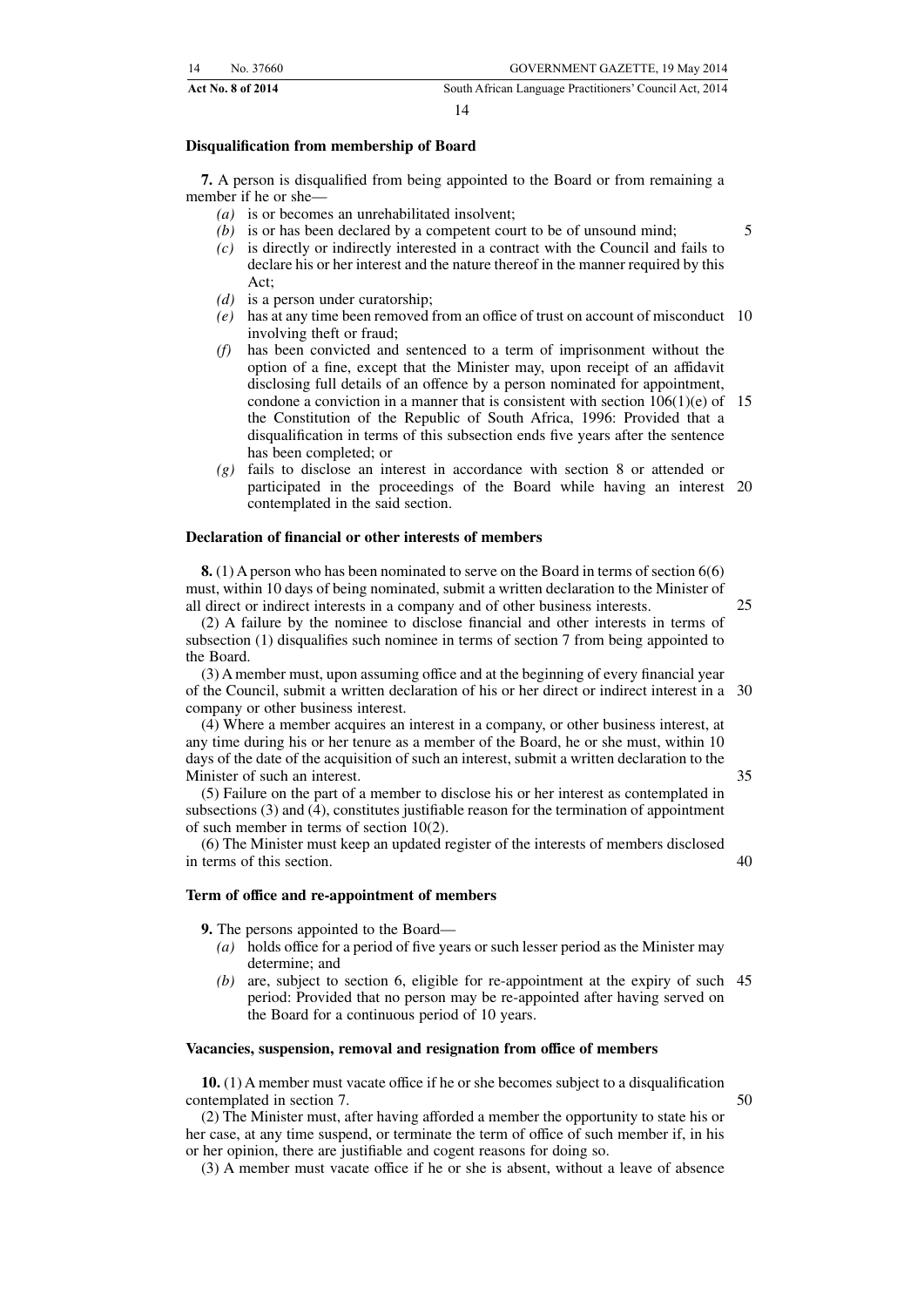having first been granted by the Board, from two consecutive meetings of the Board for which reasonable notice was given to that member personally or by post.

(4) A member may resign from office by giving not less than 30 days written notice to the Minister: Provided that the Minister may waive the resignation notice period.

(5) Whenever a vacancy occurs in the Board, the Minister must, subject to section 6, appoint a person to fill such vacancy for the unexpired portion of the period of office of the member in whose place such person is appointed. 5

(6) In the event that the Minister exercises his or her powers in terms of subsection (2), he or she may, notwithstanding the procedure for the appointment of the members of the Board set out in section 6, subject to sections  $6(2)$  and  $6(3)$ , appoint persons to 10 serve as members of the Board on an interim basis: Provided that—

- *(a)* the persons appointed in terms of this subsection may not remain on the Board for a period of more than 90 days from the date of their appointment; and
- *(b)* the Minister must, subject to section 6, appoint the members of the Board within 90 days of the appointment contemplated in this subsection.

#### **Meetings and procedures at meetings of Board**

**11.** (1) The first meeting of the Board must be held on a date and at a time and venue determined by the Minister, whereafter all future meetings must be as determined by the chairperson.

(2) The quorum for a meeting of the Board is a majority of the members.

(3) The proceedings at a meeting of the Board must, subject to the provisions of this section, be determined by the chairperson including the right to decide that a matter under discussion may be withdrawn before it is put to the vote.

(4) The chairperson must preside at all meetings of the Board: Provided that in his or her absence the deputy chairperson must preside and in the event that neither the 25 chairperson nor the deputy chairperson are present at a meeting of the Board, the members then present must elect, among themselves, a person to act as chairperson for the duration of that particular meeting.

(5) A decision of the Board must be taken by a majority of the votes of the members present at a meeting. 30

(6) In the event of an equality of votes on a matter, the chairperson has a casting vote in addition to his or her deliberative vote.

(7) The Board must keep minutes of its proceedings and decisions.

(8) No decision of the Board is invalid merely by reason of a vacancy in the Board: Provided that the decision is taken by the required majority of the members then present 35 and entitled to sit as members.

(9) The Board may, by resolution, make rules to further regulate its proceedings.

(10) The Board may, in its discretion, allow members of the public to attend any meeting of the Board.

#### **Recusal of member from meetings and proceedings of Board**

**12.** (1) A member of the Board must recuse himself or herself from a matter being investigated, considered or voted upon by the Board if one or more of the following occur:

*(a)* If he or she has a direct or indirect interest in the matter; or

*(b)* if there is a possibility that a direct or indirect interest in the matter might 45 arise.

(2) If at any stage during the course of proceedings before the Board it appears that a member who is present at that meeting has or may have an interest contemplated in subsection (1), such member must forthwith disclose the nature of his or her interest and leave the meeting.

(3) A disclosure made in terms of subsection (2) must be recorded in the minutes of the meeting in question.

(4) If it subsequently emerges that the Board took a decision on a matter in respect of which a member has failed to disclose an interest contemplated in subsection (1), such decision by the Board is invalid.

20

15

50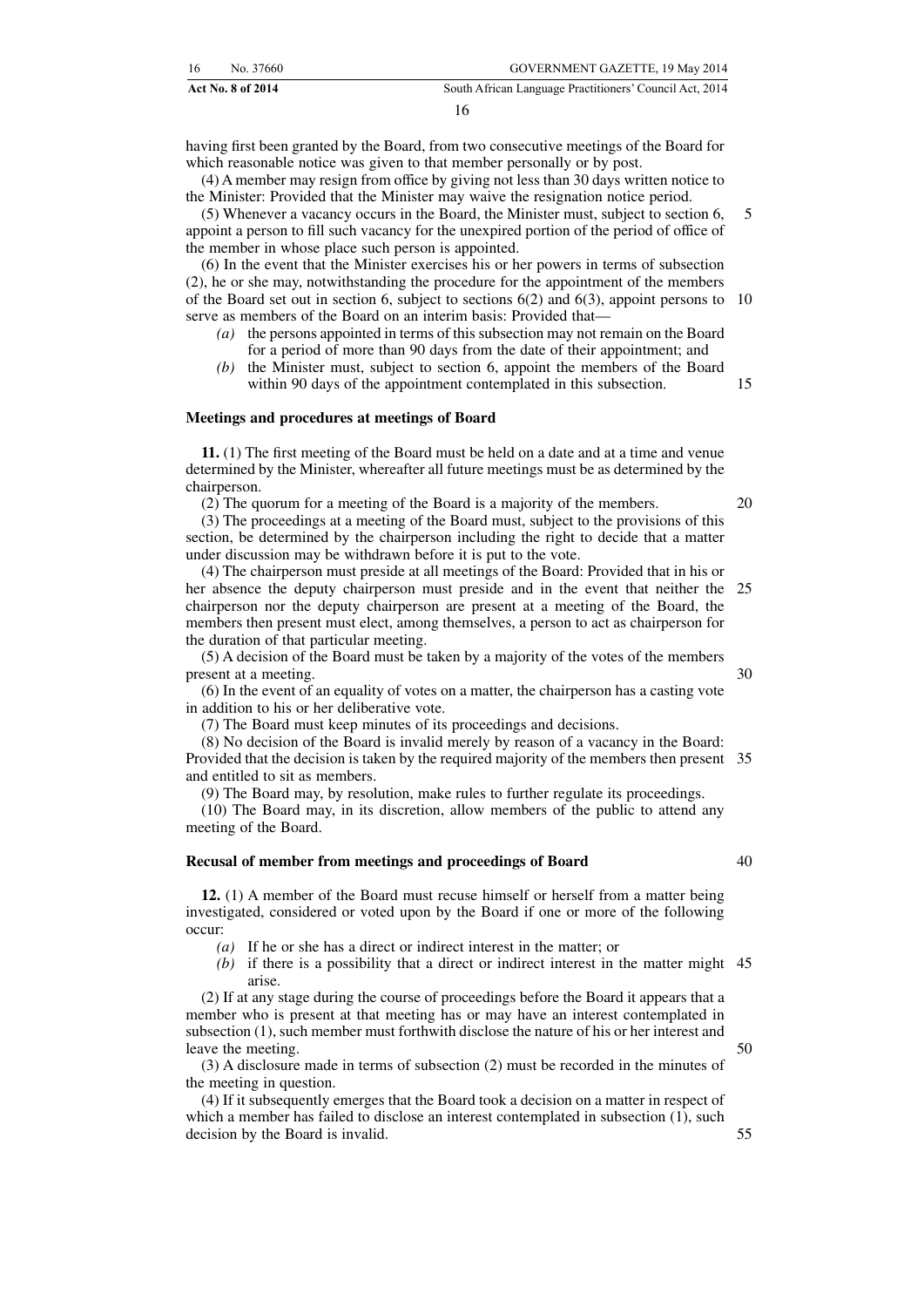(5) For the purposes of this section ''indirect interest'' includes, but is not limited to, an interest held by a member's—

- *(a)* business partner, associate or employer, other than the State;
- *(b)* spouse, partner in a customary marriage or other marriage, or a person with
- whom such member cohabits or lives as though they are married; or *(c)* child, parent or sibling.

#### **Remuneration of members**

**13.** (1) *(a)* Subject to subsection (2)*(a)*, a member may be paid from the funds of the Council such remuneration and allowances as may be determined by the Minister in consultation with the Minister of Finance.

*(b)* A member who receives remuneration, allowances or other benefits by virtue of his or her post or employment in—

- (i) the National Government;
- (ii) a provincial government;
- (iii) a municipality; or
- (iv) a corporation, body or institution in which the national or a provincial government has a controlling interest,

and who continues to receive such remuneration, allowances or other benefits while serving as a member, may only receive remuneration and allowances referred to in paragraph *(a)* to the extent required to place such member in the financial position he or 20 she would have been were it not for such post or employment.

(2) *(a)* A member and a person who has been coopted to the Board may, in respect of his or her functions as a member or coopted member, receive reimbursement from the funds of the Council for reasonable actual subsistence and travelling expenses necessitated by the actual attendance of a meeting of the Board. 25

*(b)* The Minister must determine procedures, including control measures, for the management, handling and processing of claims for subsistence and travelling expenses contemplated in paragraph *(a)*.

#### **Establishment of committees to assist Board**

**14.** (1) The Board may establish committees consisting of one or more of its members 30 to—

- *(a)* assist the Board in the performance of the functions of the Council contemplated in section 5; or
- *(b)* enquire or conduct research into a matter falling within the mandate of the Board in terms of this Act.

(2) When establishing a committee contemplated in subsection (1), the Board must—

- *(a)* determine the terms of reference of such committee including, but not limited to, whether or not such committee ceases to exist once it has completed the task or tasks assigned to it by the Board;
- *(b)* appoint a chairperson of such committee who must be a member; and
- *(c)* determine whether or not such committee may co-opt persons who are not members and, if so, on what terms and conditions.

(3) The Board may, at any time, terminate the existence of a committee or any mandate given to a committee, irrespective of whether or not such committee has completed the task or tasks assigned to it by the Board.

(4) *(a)* The chief executive officer may attend and take part in, but may not vote at, a meeting of the committee.

*(b)* A member of staff of the Council may, on invitation by the relevant committee, attend a meeting of that committee.

#### **Co-opting of persons to, or committees of, Board**

**15.** (1) The Board may, if it is of the opinion that a particular person is able to assist it in regard to its functions and powers, co-opt such person for that purpose.

(2) A person co-opted in terms of subsection (1) is not entitled to vote at a meeting of the Board or a committee of the Board.

(3) A person co-opted in terms of subsection (1) may be paid such remuneration and 55allowances out of the funds of the Council as may be determined by the Board in consultation with the Minister of Finance.

40

35

5

10

15

- 
- 45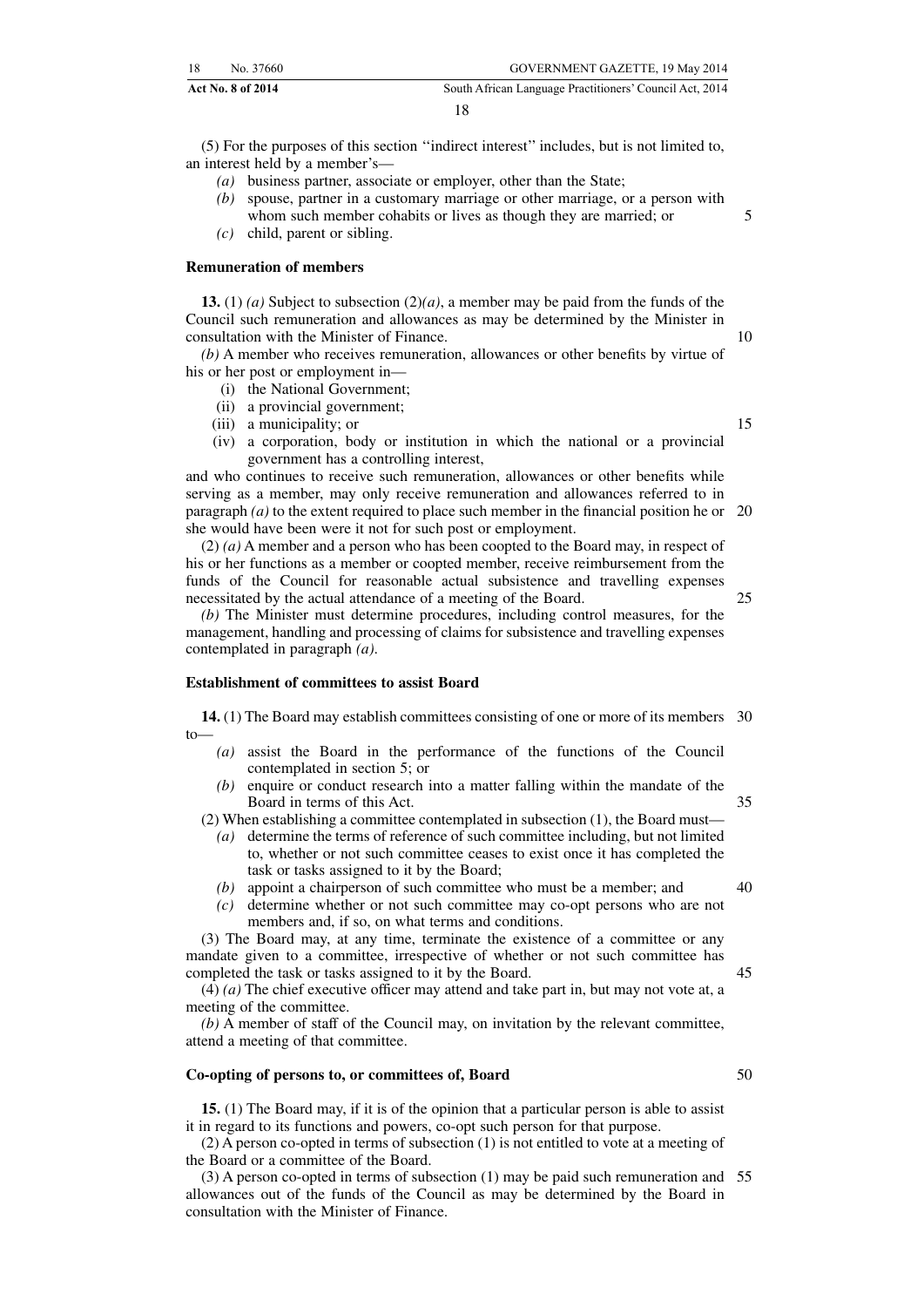#### **CHAPTER 4**

#### **CHIEF EXECUTIVE OFFICER AND STAFF OF COUNCIL**

#### **Appointment of chief executive officer**

**16.** (1) The Board must, in consultation with the Minister, appoint a suitably qualified, skilled and experienced person as the chief executive officer.

(2) *(a)* The chief executive officer is appointed for a period not exceeding five years. *(b)* The chief executive officer may be re-appointed for one additional term of office not exceeding five years.

(3) *(a)* The appointment of the chief executive officer is subject to the conclusion of a written performance agreement entered into between that person and the Board. 10

*(b)* The Board and the chief executive officer may, in writing and by agreement, amend the performance agreement.

(4) For purposes of the declaration of financial or other interests, the provisions of section 8 apply with the necessary changes to the chief executive officer, except that the chief executive officer must declare his or her interests to the Board.

15

5

(5) The chief executive officer is an *ex offıcio* member but does not have the right to vote at its meetings.

#### **Functions of chief executive officer**

**17.** (1) The chief executive officer is responsible for—

- *(a)* the administrative, strategic and financial management of the Council in 20 accordance with the Public Finance Management Act and the direction of the Board;
- *(b)* in consultation with the Board, the appointment of members of staff of the Council contemplated in section 19(1);
- *(c)* in consultation with the Board, the determination of a code of conduct, 25 applicable to the chief executive officer , all staff of the Council and justiciable for purposes of disciplinary proceedings, to ensure—
	- (i) compliance with applicable legislation, including this Act;
	- (ii) the effective, efficient and economical use of the Council's funds and resources; 30
	- (iii) the promotion and maintenance of a high standard of professional conduct;
	- (iv) the prevention of conflicts of interest;
	- (v) the protection of confidential information held by the Council; and
	- (vi) professional, honest, impartial, fair, ethical and equitable service;

- *(e)* the keeping and maintenance of the register of interests declared by members of staff of the Council; and
- *(f)* ensuring compliance by the Board with the provisions of the Public Finance 40 Management Act and other applicable legislation.

(2) If the chief executive officer is unable to perform his or her functions, the Board must, in writing, and in consultation with the Minister, appoint an acting chief executive officer until the chief executive officer is able to resume those functions or until a new appointment is made in terms of this Act. 45

(3) If there is no Board, the Minister must appoint the Chief Executive Officer of the Council in an acting capacity for a specified period: Provided that no person may act for more than 365 days.

#### **Resignation and removal from office of chief executive officer**

**18.** (1) The chief executive officer vacates office—

- *(a)* when, in the case of resignation, the resignation takes effect;
- *(b)* when, in terms of the company laws of the Republic, the person holding that office has become disqualified to serve as director of a company; and
- *(c)* upon having been removed from office in terms of subsection (2).

(2) The Board may, in consultation with the Minister, terminate the employment of 55the chief executive officer in accordance with applicable employment and labour laws of the Republic.

50

*<sup>(</sup>d)* the maintenance of discipline over the staff appointed in terms of paragraph *(b)* and is, for those purposes, accountable to the Board;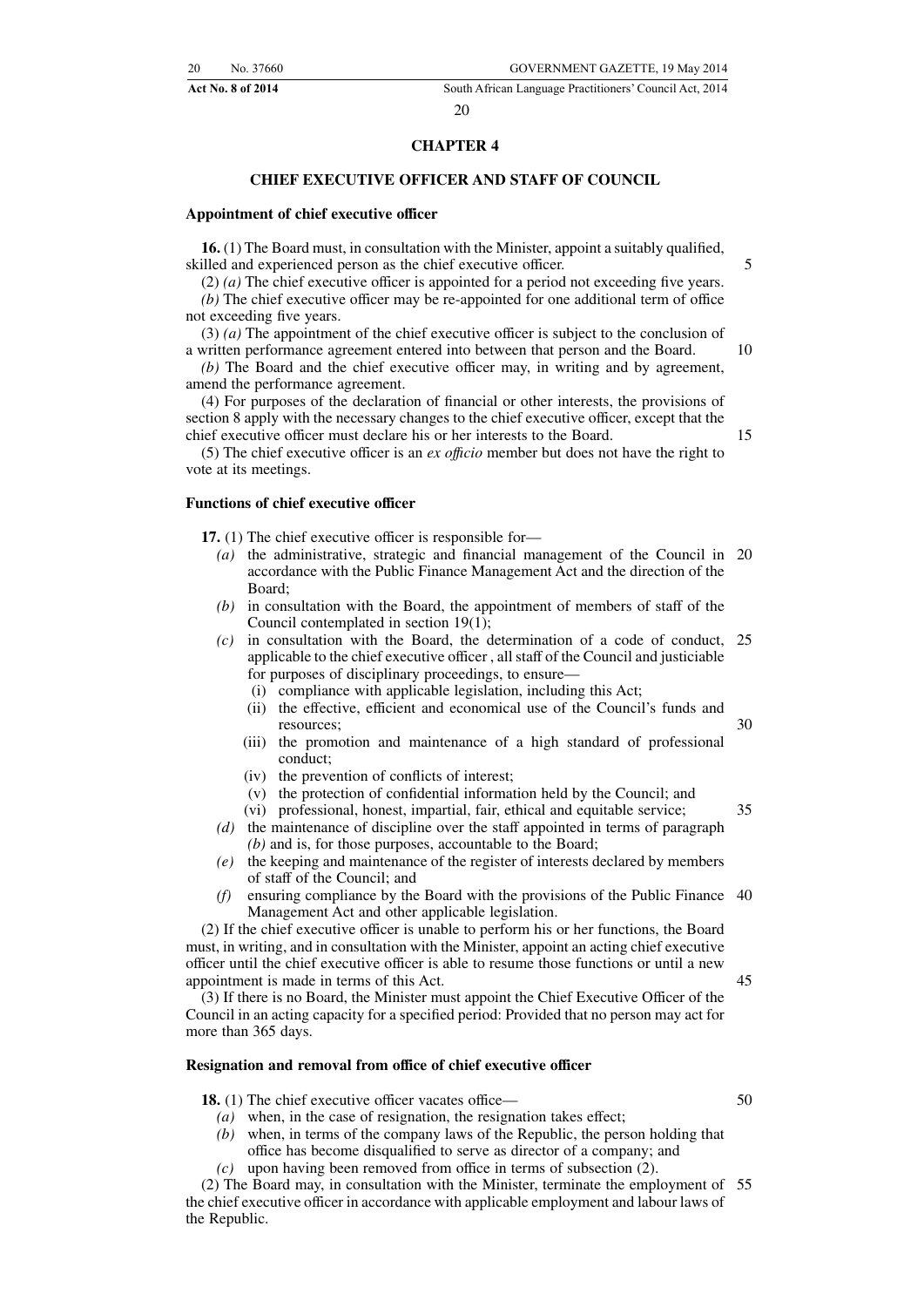#### **Staff of Council**

**19.** (1) The chief executive officer must, subject to subsection (2), appoint the registrar and staff of the Council as may be reasonably necessary—

- *(a)* to assist him or her in fulfilling his or her functions in terms of this Act; and
- *(b)* to assist the Council with the work incidental to the performance by the Board of its functions. 5

(2) The Board must, subject to section 23(4), determine a human resources policy for staff of the Council, including the chief executive officer.

(3) For purposes of the declaration of financial or other interests, and subject to section  $17(1)(e)$ , section 8(3), (4) and (5), apply with the necessary changes to staff of 10 the Council.

(4) The chief executive officer must keep an updated register of the interests of staff of the Council disclosed in terms of subsection (3).

(5) The Council may utilise the services of persons seconded or transferred from the public service in accordance with the provisions of the Public Service Act, 1994 15 (Proclamation No. 103 of 1994).

#### **CHAPTER 5**

#### **CODE OF CONDUCT FOR LANGUAGE PRACTITIONERS AND POLICY DIRECTIVES**

#### **Code of conduct for language practitioners**

**20.** (1) The Minister must, by notice in the *Gazette* and in at least two national newspapers and in consultation with the Board, determine a code of conduct for language practitioners.

(2) The code of conduct determined in terms of subsection (1) takes effect upon the publication of the notice referred to in subsection (1).  $25$ 

(3) The Minister may, by notice in the *Gazette* and in at least two national newspapers and in consultation with the Board, amend, substitute or withdraw such a code of conduct.

(4) *(a)* The Minister may set strategic guidelines for the pursuit of the Council's objectives and may issue policy directives to the Board.

*(b)* The Minister may withdraw or amend any strategic guideline or policy directive issued in terms of paragraph *(a)*.

#### **CHAPTER 6**

#### **ACCREDITATION BY COUNCIL**

#### **Application for accreditation**

**21.** (1) A person seeking accreditation must apply in accordance with the procedures prescribed by the Council.

(2) The Council must—

- *(a)* evaluate every application for accreditation in accordance with its procedures;
- *(b)* issue a certificate of accreditation to applicants that meet required criteria, 40 specifying conditions applicable to the accreditation.

(3) The Council may formulate and make publicly available rules consistent with the provisions of this Act on any matter necessary or expedient for the administration of this Act including—

- *(a)* the form and procedure for applications for accreditation;
- *(b)* the fees applicable to different categories of accreditation;
- *(c)* the fees for training or other projects undertaken; and
- *(d)* the proper use within the Republic of the name, accreditation logo or accreditation symbol of the Council.

(4) The Minister may prescribe standards, procedures and related matters for the 50Council to follow in assessing whether an applicant for accreditation meets the requirements of this section.

(5) The Council is the only institution which may accredit language practitioners.

35

45

30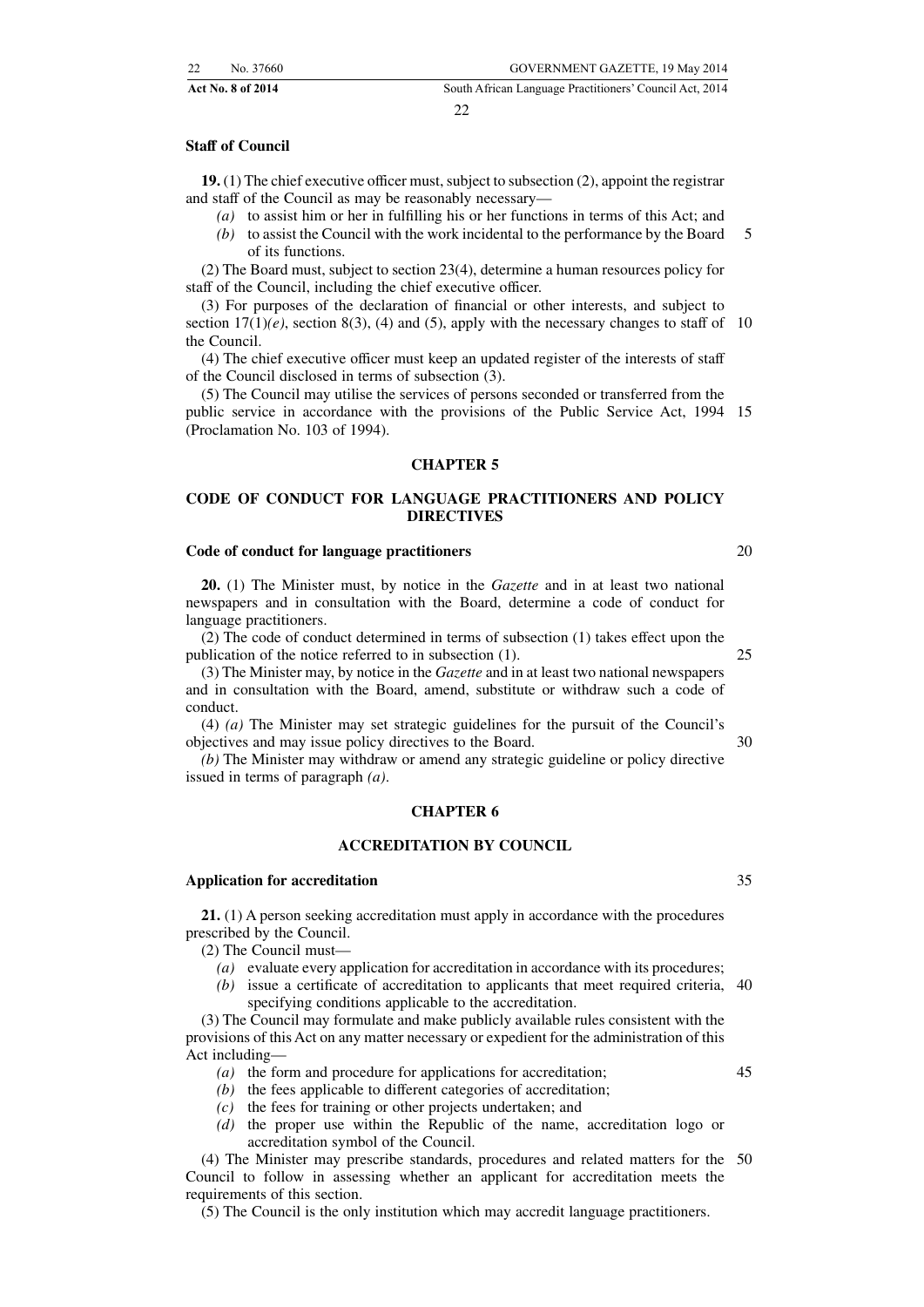#### **Accreditation certificates**

**22.** (1) An accreditation certificate issued in terms of section  $21(2)(b)$  must be signed by the chief executive officer or a person with delegated authority to do so in terms of section 38(3).

(2) The Council may accept a certified copy of an accreditation certificate issued in terms of subsection (1) as being a true copy of the certificate. 5

(3) In any legal proceedings, a document that purports to be a certificate issued in terms of subsection (1) or a copy of such certificate certified in terms of subsection (2) is upon its production evidence of the facts contained therein.

#### **CHAPTER 7**

#### **FUNDING AND FINANCIAL MANAGEMENT OF COUNCIL**

#### **Funds of Council**

**23.** (1) The funds of the Council consist of—

- *(a)* money appropriated by Parliament;
- *(b)* interest on investments of the Council;<br>*(c)* assessment fees:
- assessment fees:
- *(d)* annual fees on accredited and registered language practitioners; and
- *(e)* income lawfully derived from any other source.

(2) The Council must utilise its funds—

- *(a)* for the payment of remuneration, allowances and subsistence and travelling 20 expenses of the members, the chief executive officer and the members of staff of the Council; and
- *(b)* to cover costs in connection with—
	- (i) the day to day operation and administration of the Council; and
	- (ii) the performance of the duties and functions of the Council and the 25 exercise of its powers in terms of this Act.
- (3) The chief executive officer must with the concurrence of the Board—
	- *(a)* open an account in the name of the Council with an institution registered as a bank in terms of the Banks Act, 1990 (Act No. 94 of 1990); and
	- *(b)* deposit therein all money received in terms of subsection (1).

(4) The Board must, in consultation with the Minister, determine the remuneration, conditions of service and the pension or retirement benefits of the chief executive officer and staff of the Council.

(5) The Council may invest monies deposited into its account which are not required for immediate use: Provided that the Board must take reasonable steps to ensure that the 35 investment is not of a speculative nature.

(6) The Council may not borrow money or issue guarantees, indemnities or securities or enter into any other transactions that bind it, unless such borrowing, guarantee, indemnity, security or other transaction is authorised in terms of this Act and not in conflict with the Public Finance Management Act.

#### **Financial management**

**24.** (1) The chief executive officer must cause full and proper books of account and all the necessary records in relation thereto to be kept.

(2) The chief executive officer must ensure that the Council's annual budgets, corporate plans, annual reports and audited financial statements are prepared and 45 submitted in accordance with the Public Finance Management Act.

(3) The chief executive officer must, within 90 days before the end of each financial year, submit to the Board for approval—

- *(a)* a business plan for the Council, containing measurable objectives and the other information contemplated in section 25(3)*(b)* and *(c)*; and
- *(b)* a statement of the estimated income and expenditure of the Council, in respect of the following three financial years.

(4) In a financial year, the chief executive officer may submit to the Board for approval adjusted or supplementary statements of the estimated income and expenditure of the Council for that financial year.

50

15

30

40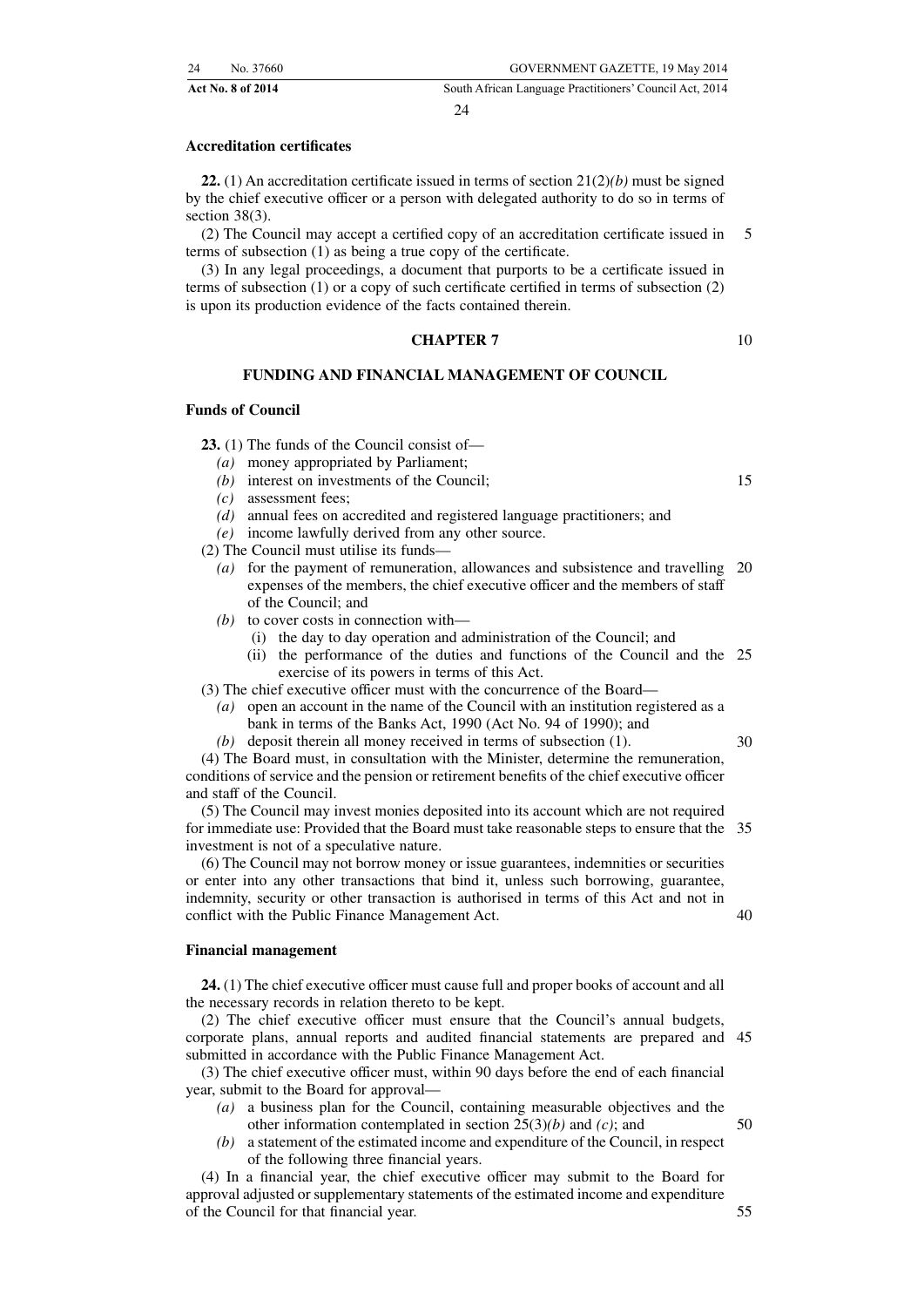(5) The Council may not enter into any financial commitment beyond its approved budget and its accumulated reserves.

(6) The chief executive officer may with the approval of the Board, invest any unexpended portion of its funds with the Corporation for Public Deposits established in terms of section 3 of the Corporation for Public Deposits Act, 1984 (Act No. 46 of 1984), or other institution categorised or listed from time to time by the National Treasury as a Category ''A1'' financial institution or establish reserve funds and deposit therein such amounts as the Board approves. 5

#### **Audit and annual report**

**25.** (1) The Auditor-General must audit the financial statements of the Council. (2) *(a)* The Board must table a report on the activities of the Council during a financial year in Parliament within 150 days after the end of that financial year. 10

*(b)* The Board must, within 150 days after the report has been tabled, brief Parliament on the annual report.

(3) The report must—

- *(a)* include a balance sheet and a statement of income and expenditure certified by the Auditor-General;
- *(b)* state the extent to which the Council has achieved or advanced its objects referred to in section 4 and the measurable objectives as set out in its business plan as contemplated in section  $24(3)(a)$  during the financial year concerned; 20 and
- *(c)* contain relevant performance information regarding the economic, efficient and effective application of resources and specifically a comparison between planned and actual performance indicators as set out in that business plan.

#### **CHAPTER 8**

**KEEPING OF REGISTERS, REMOVAL AND RESTORATION TO REGISTER AND ANCILLARY MATTERS**

#### **Keeping of registers**

**26.** (1) The registrar must keep registers—

- *(a)* in which he or she enters the names of accredited language practitioners; 30
- *(b)* in which he or she, on instruction of the Council, enters the name, physical address, qualifications, date of initial registration and other particulars, determined by the Council, of the person so registered;
- *(c)* from which he or she must remove the names of deceased registered persons or other persons whose names must be removed in the prescribed manner; and 35
- *(d)* in which he or she must update, from time to time, the relevant particulars of the person so registered.

(2) The registrar must keep the registers correctly and in accordance with the provisions of this Act.

(3) Every registered person who changes his or her address must notify the registrar 40 in writing within 90 days after such change.

(4) *(a)* No qualification or accreditation must be entered in the register unless the registrar is satisfied that the person claiming to possess such qualification or experience is entitled thereto and has duly so demonstrated in the accreditation process conducted by the Council. 45

*(b)* An entry which is proved to the satisfaction of the Council to have been made in error or through misrepresentation or in circumstances not authorised by this Act may be removed from the register.

*(c)* A record of the reason for such removal must be made in the register.

*(d)* The person in respect of whose entry such removal has been made must be notified 50 thereof.

#### **Removal of name from, and restoration to, register**

**27.** (1) The Council must direct the registrar to remove from the register the name of a person—

*(a)* who has died;

25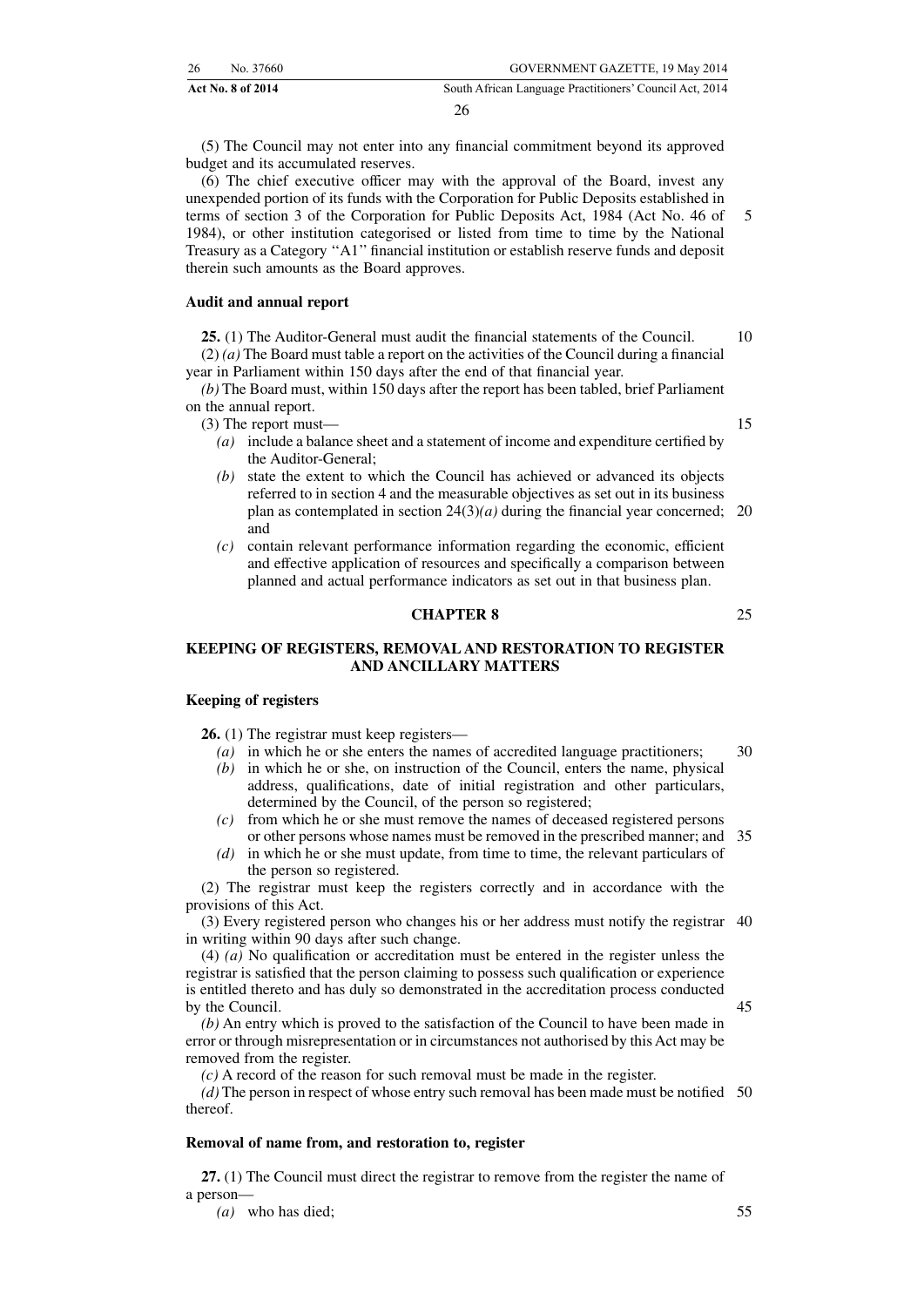- *(b)* who has been absent from the Republic for a continuous period of more than three years immediately preceding such removal;
- *(c)* who has failed to notify the registrar of his present address within a period of 90 days as from the date of an enquiry sent by the registrar by certified mail to the address appearing in the register in respect of such person;
- *(d)* who has requested that his or her name be removed from the register, in which case such person may be required to lodge with the registrar an affidavit to the effect that no disciplinary or criminal proceedings are being or are likely to be taken against him or her;
- *(e)* who has failed to pay to the Council, within 90 days as from the date on which 10 it became due for payment, any annual fee prescribed;
- *(f)* whose name has been removed from the register, record or roll of a university, college, society or other body from which that person received the qualification by virtue of the holding whereof he or she was registered; or *(g)* who has been registered in error or through fraud.

(2) The registrar must give notice of removal of a person's name by registered mail addressed to such person at the address of such person as it appears in the register.

(3) From the date on which the notice contemplated in subsection (2) was given—

- *(a)* any registration certificate issued in terms of this Act to the person concerned is considered to have been cancelled; and
- *(b)* a person whose name has been removed from the register must cease to practise the profession and is precluded from performing any act which he or she in his or her capacity as a registered person, was entitled to perform, until such time as his or her name is restored to the register.

(4) If, from the documents submitted to him or her, it appears to a judge, or it is 25 brought to his or her notice in any other manner that the person to whom the documents relate is a person registered under this Act or if the said person is declared a mentally ill person in terms of the Mental Health Care Act, 2002 (Act No. 17 of 2002), the judge concerned may direct that a copy of the order declaring such person a mentally ill person be transmitted to the registrar and the registrar must, on receipt of the said copy, remove 30 the name of the person concerned from the register.

(5) The registrar must restore the name of a person which in terms of this section has been removed from the register if the person concerned—

- *(a)* applies on the prescribed form for such restoration to the registrar;
- *(b)* pays the prescribed fee in respect of such restoration;
- *(c)* in the case where a person's name has been removed from the register in terms of subsection (4), submit proof to the satisfaction of the Council of his or her discharge in terms of the provisions of the Mental Health Care Act, 2002, from the institution at which he or she has been detained;
- *(d)* pays an annual fee which was not paid and an additional fee as may be decided 40 upon; and
- *(e)* complies with such other requirements as the Council may determine.

#### **Effect of suspension or removal from register**

**28.** A person who has been suspended or whose name has been removed from the register is disqualified from carrying on his or her profession as a registered language 45 practitioner and his or her registration certificate is considered to have been cancelled until the period of suspension has expired or until his or her name has been restored to the register by the Council.

#### **Right to appeal**

**29.** (1) A person who is aggrieved by a decision of the Council may within 90 days of 50 the decision, appeal to the Minister in the prescribed manner prior to instituting legal proceedings to review such a decision.

(2) A notice of the appeal must be given within 90 days from the date on which such decision was given or when such decision came to his or her knowledge.

#### **Custody and publication of registers**

**30.** (1) The registers must be kept at the offices of the Council.

(2) The registrar must, at intervals determined by the Council and according to the instructions of the Council, cause to be printed copies of the registers or supplementary 5

15

20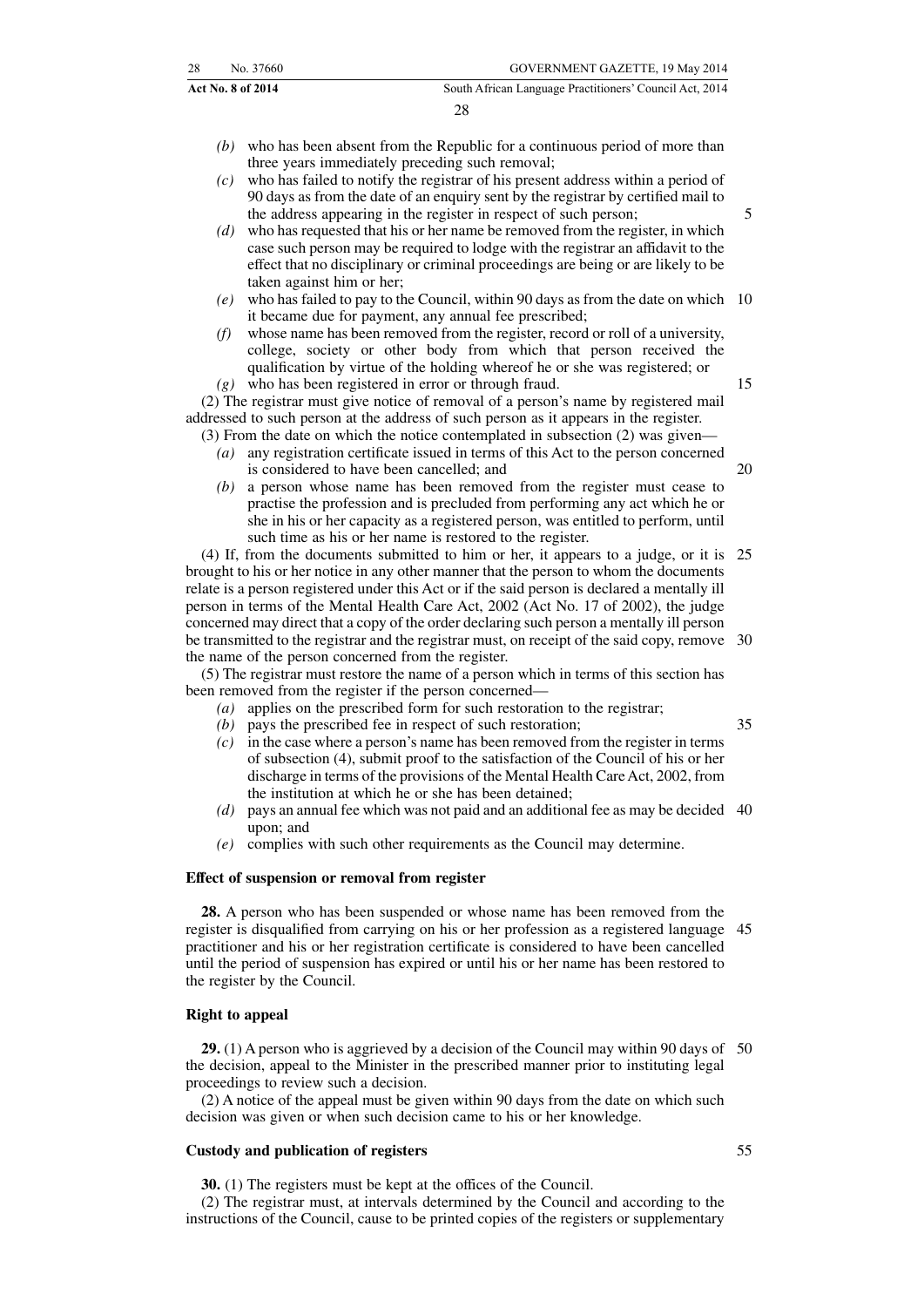lists showing all alterations, removals, additions, revisions and deletions effected since the last publication of the complete registers.

#### **Register as proof**

**31.** (1) *(a)* A copy of the last published issue of a register or supplementary list purporting to be printed and published on the authority of the Council is *prima facie* proof in all legal proceedings of the facts therein recorded. 5

*(b)* The absence of the name of a person from such copy is proof, unless there is credible evidence to the contrary, that such person is not registered according to the provisions of this Act.

(2) For the purposes of subsection (1) a certified extract or a certificate contemplated 10 in section 32(3) bearing a date subsequent to the date of publication of the register or supplementary list contemplated in subsection (1) is ''credible evidence to the contrary''.

(3) If the registrar issues a certificate dated later than the date of publication of the register or supplementary list contemplated in subsection (1) to the effect that a language 15 practitioner's name has been removed from the register since the date of publication of the register or supplementary list and has not been restored thereto, that certificate is proof, in the absence of credible evidence to the contrary, that such person is not registered in terms of the provision of this Act.

(4) A certificate of registration is proof of registration for a period of one year only and 20 thereafter an annual practising certificate, issued upon payment of the prescribed annual fee and upon submission of such information as may be required by the Council to enable it to keep accurate statistics on human resources in the language field, is proof of registration in the absence of credible evidence to the contrary.

#### **Issue of duplicate registration certificate, certificate of status, extract from register** 25 **or certificate by registrar**

**32.** (1) If the registrar is satisfied—

- *(a)* on proof submitted by the registered person concerned that a registration certificate has been destroyed; or
- *(b)* by virtue of an affidavit submitted by the registered person concerned, that a 30 registration certificate has been lost,

the registrar may issue a duplicate registration certificate to that person upon payment of the prescribed fee.

(2) The registrar may, upon payment of the prescribed fee, issue to any registered person a certificate of status containing particulars relating to such person's registration 35 as well as a statement to the effect that the said person is not disqualified from practising his or her profession and that no disciplinary steps are pending against him or her in terms of this Act.

(3) The registrar may issue a certified extract from the register or a certificate under his or her hand to a person upon payment of the prescribed fee.

40

(4) A certificate may be issued subject to certain conditions imposed by the Council and such conditions must be indicated on the certificate.

#### **Qualifications and experience prescribed for registration**

**33.** (1) The Minister may, on the recommendation of the Council, prescribe the minimum qualifications to be obtained by virtue of examinations conducted by a tertiary 45 institution or other examining authority in the Republic.

(2) A holder of a qualification contemplated in subsection (1), obtained separately or conjointly with another qualification, or a person with relevant experience is eligible for registration in terms of this Act if he or she has before or in connection with or after the acquisition of the qualification in question, or other relevant experience, complied with 50 the prescribed conditions or requirements.

#### **Levying of annual fees on accredited and registered persons**

**34.** (1) The Minister may, on the recommendation of the Council and by notice in the *Gazette* and in at least two national newspapers, authorise the Council to prescribe a fee to be paid annually to the Council by the registered persons concerned: Provided that in 55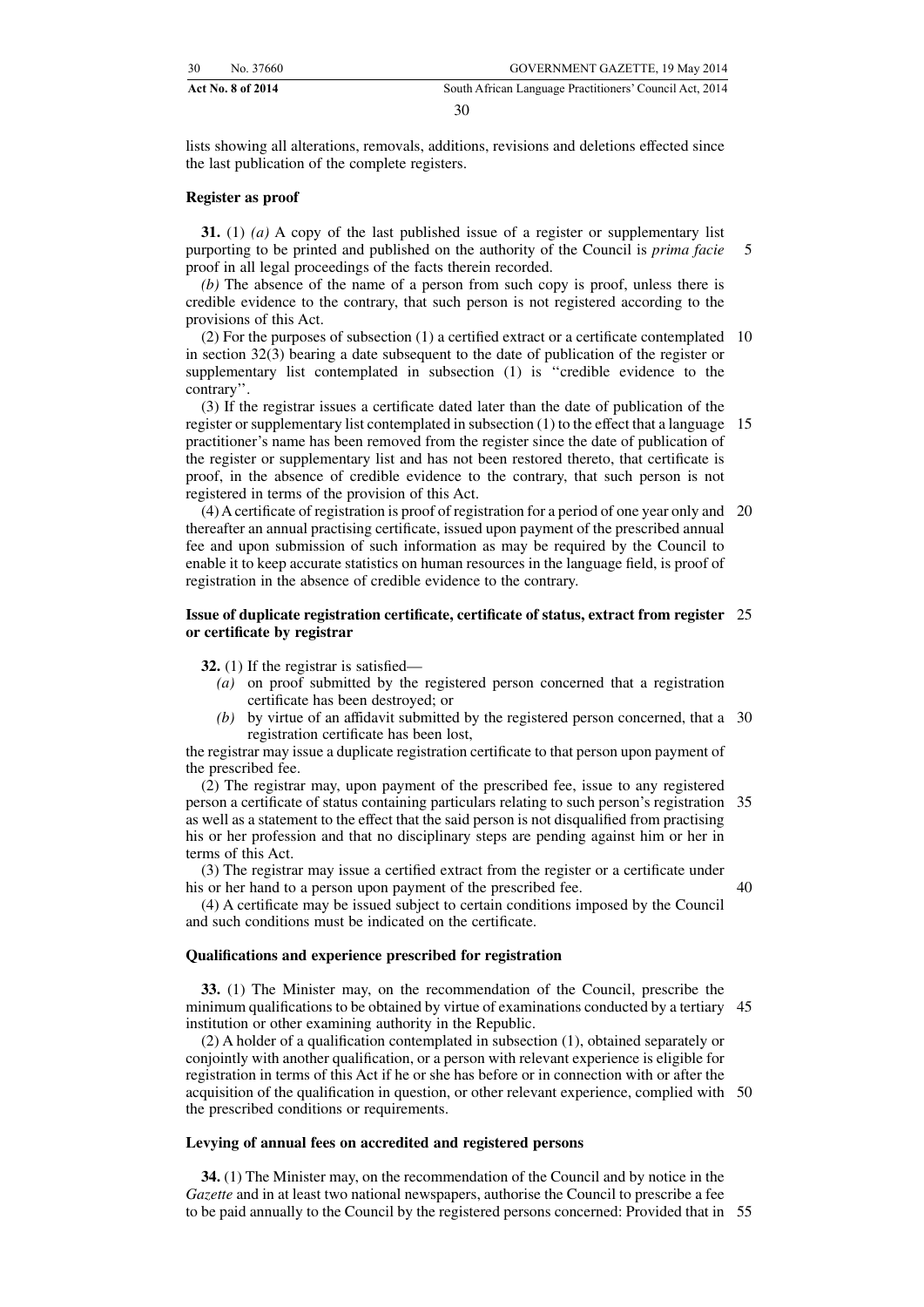prescribing such fee the Council may differentiate between persons according to whether they have been registered before or after a date specified in the notice and may vary such fee according to whether it is paid before or after a specific date.

(2) If a person liable to pay an annual fee prescribed in terms of subsection (1) fails or refuses to pay such fee within the period specified in the notice in question, the Council may institute legal proceedings. 5

(3) If a person's name has been removed from the register, it shall be a condition precedent for the restoration of his or her name to the register that he or she pays the outstanding annual fee.

(4) The Council may, by resolution, exempt for an indefinite or definite period a 10 registered person specified in the resolution from payment of an annual fee prescribed in terms of subsection (1).

#### **CHAPTER 9**

#### **GENERAL PROVISIONS**

#### **Security of confidential information held by Council**

**35.** (1) Subject to the Constitution of the Republic of South Africa, 1996, and the Promotion of Access to Information Act, 2000 (Act No. 2 of 2000), and other relevant legislation no person may disclose information submitted to the Council in connection with an application or instruction, unless—

- *(a)* he or she is ordered to do so by a court of law; or
- *(b)* the person who made such application or give such instruction consents thereto in writing.

(2) No person may disclose information kept in the register contemplated in sections 8,  $16(4)$  and  $19(4)$ , unless such disclosure is—

- *(a)* in terms of a law that compels or authorises such disclosure;
- *(b)* materially necessary for the proper functioning of the Council; or
- *(c)* made for purposes of monitoring, evaluating, investigating or considering activity relating to the Council, or a member of staff of the Council.

(3) Where a disclosure contemplated in subsection (2) is to be made, the person concerned must be informed thereof timeously. 30

(4) A person who contravenes subsection  $(1)$ ,  $(2)$  or  $(3)$  is guilty of an offence.

#### **Dissolution of Council**

**36.** The Council may only be dissolved in terms of an Act of Parliament.

#### **Use of name of Council**

**37.** (1) No person may, without the prior written authorisation of the Council, 35 represent or make use of the name, acronym, logos, designs or material used or owned by the Council.

(2) No person may falsely claim to be acting on behalf of the Council.

(3) A person who contravenes subsection (1) or (2) is guilty of an offence.

#### **Delegations**

**38.** (1) The Minister may delegate to the Board—

- *(a)* any power conferred on the Minister by this Act, except the power to make regulations referred to in section 41; or
- *(b)* any duty imposed on the Minister by this Act, except any duty regarding the appointment, and termination of office, of the members of the Board 45 contemplated in sections  $6(1)(a)$ , 7 and  $10(2)$ .

(2) The Board may, by a special resolution, delegate to the chief executive officer or staff member of the Council, any power or duty conferred or imposed on the Board by this Act.

(3) The chief executive officer may delegate to a member of staff of the Council any 50power or duty conferred or imposed on the chief executive officer by this Act, except the power or duty as accounting officer of the Council.

 $20$ 

15